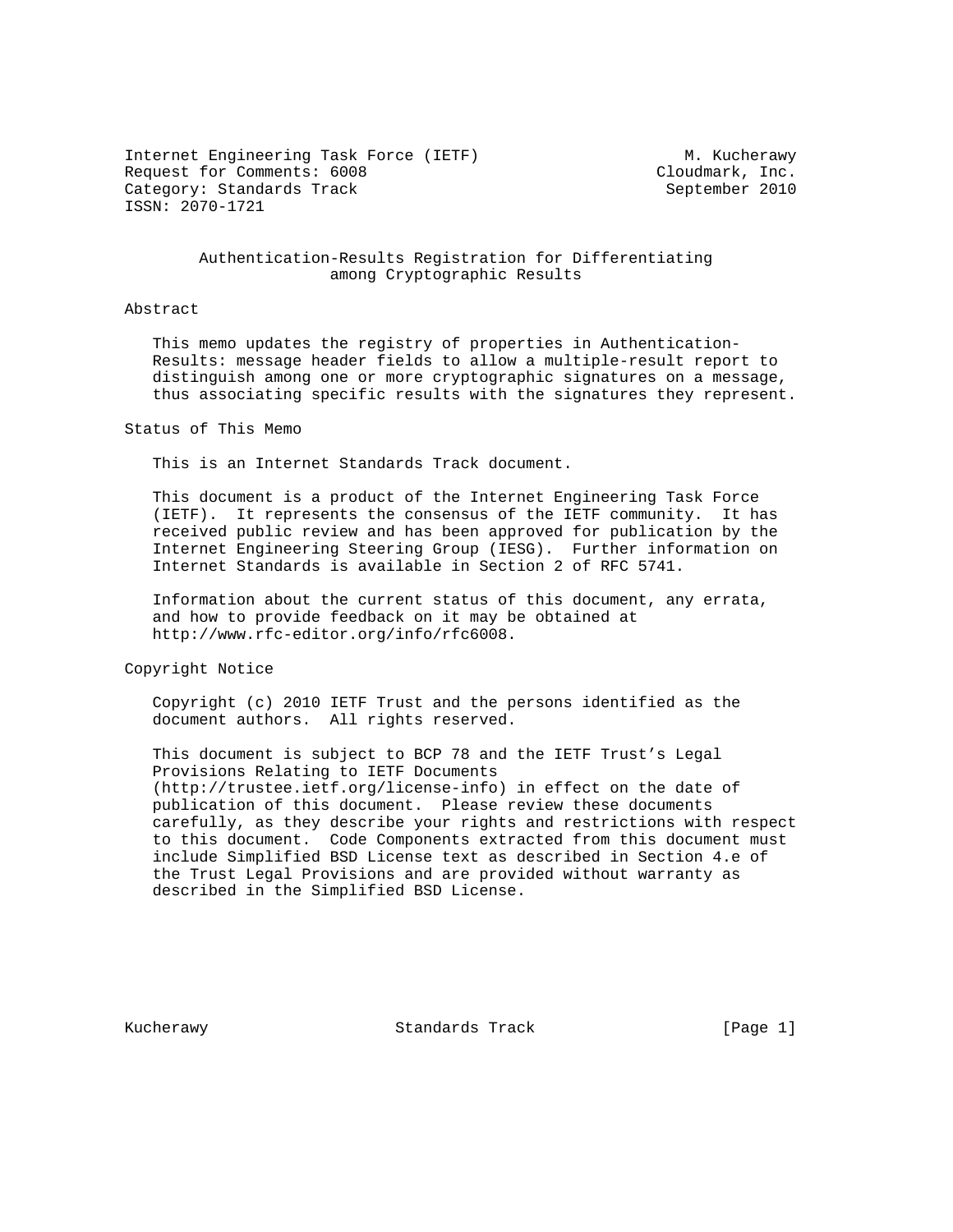Table of Contents

|                |      | Introduction $\ldots \ldots \ldots \ldots \ldots \ldots \ldots \ldots \ldots \ldots$ |  |  |  |  |  |  |  |  |  |  |  |  |  |
|----------------|------|--------------------------------------------------------------------------------------|--|--|--|--|--|--|--|--|--|--|--|--|--|
| 2.1            |      |                                                                                      |  |  |  |  |  |  |  |  |  |  |  |  |  |
|                |      |                                                                                      |  |  |  |  |  |  |  |  |  |  |  |  |  |
| $4 \,$         |      |                                                                                      |  |  |  |  |  |  |  |  |  |  |  |  |  |
| 5 <sub>1</sub> |      |                                                                                      |  |  |  |  |  |  |  |  |  |  |  |  |  |
|                |      |                                                                                      |  |  |  |  |  |  |  |  |  |  |  |  |  |
|                |      |                                                                                      |  |  |  |  |  |  |  |  |  |  |  |  |  |
|                |      |                                                                                      |  |  |  |  |  |  |  |  |  |  |  |  |  |
|                |      | 6.3. New Schemes with Small Signatures 4                                             |  |  |  |  |  |  |  |  |  |  |  |  |  |
|                |      |                                                                                      |  |  |  |  |  |  |  |  |  |  |  |  |  |
|                | 71   | Normative References 5                                                               |  |  |  |  |  |  |  |  |  |  |  |  |  |
|                | 7.2. | Informative References 5                                                             |  |  |  |  |  |  |  |  |  |  |  |  |  |
|                |      | Appendix A. Authentication-Results Example 6                                         |  |  |  |  |  |  |  |  |  |  |  |  |  |
|                |      | A.1. Multiple DKIM Signatures with One Failure 6                                     |  |  |  |  |  |  |  |  |  |  |  |  |  |
|                |      |                                                                                      |  |  |  |  |  |  |  |  |  |  |  |  |  |
|                |      |                                                                                      |  |  |  |  |  |  |  |  |  |  |  |  |  |

### 1. Introduction

 [AUTHRES] defined a new header field for electronic mail messages that presents the results of a message authentication effort in a machine-readable format. Absent from that specification was the means by which the results of two cryptographic signatures, such as those provided by [DKIM], can both have results reported in an unambiguous manner.

 Fortunately, [AUTHRES] created IANA registries of reporting properties, enabling an easy remedy for this problem. This memo thus registers an additional reporting property allowing a result to be associated with a specific digital signature.

2. Keywords

 The key words "MUST", "MUST NOT", "REQUIRED", "SHALL", "SHALL NOT", "SHOULD", "SHOULD NOT", "RECOMMENDED", "MAY", and "OPTIONAL" in this document are to be interpreted as described in [KEYWORDS].

3. Discussion

 A message can contain multiple signatures of a common sender authentication mechanism, such as [DKIM]. For example, a DomainKeys Identified Mail (DKIM) signer could apply signatures using two or more different message canonicalization algorithms to determine the resistance of each to being broken in transit.

Kucherawy Standards Track [Page 2]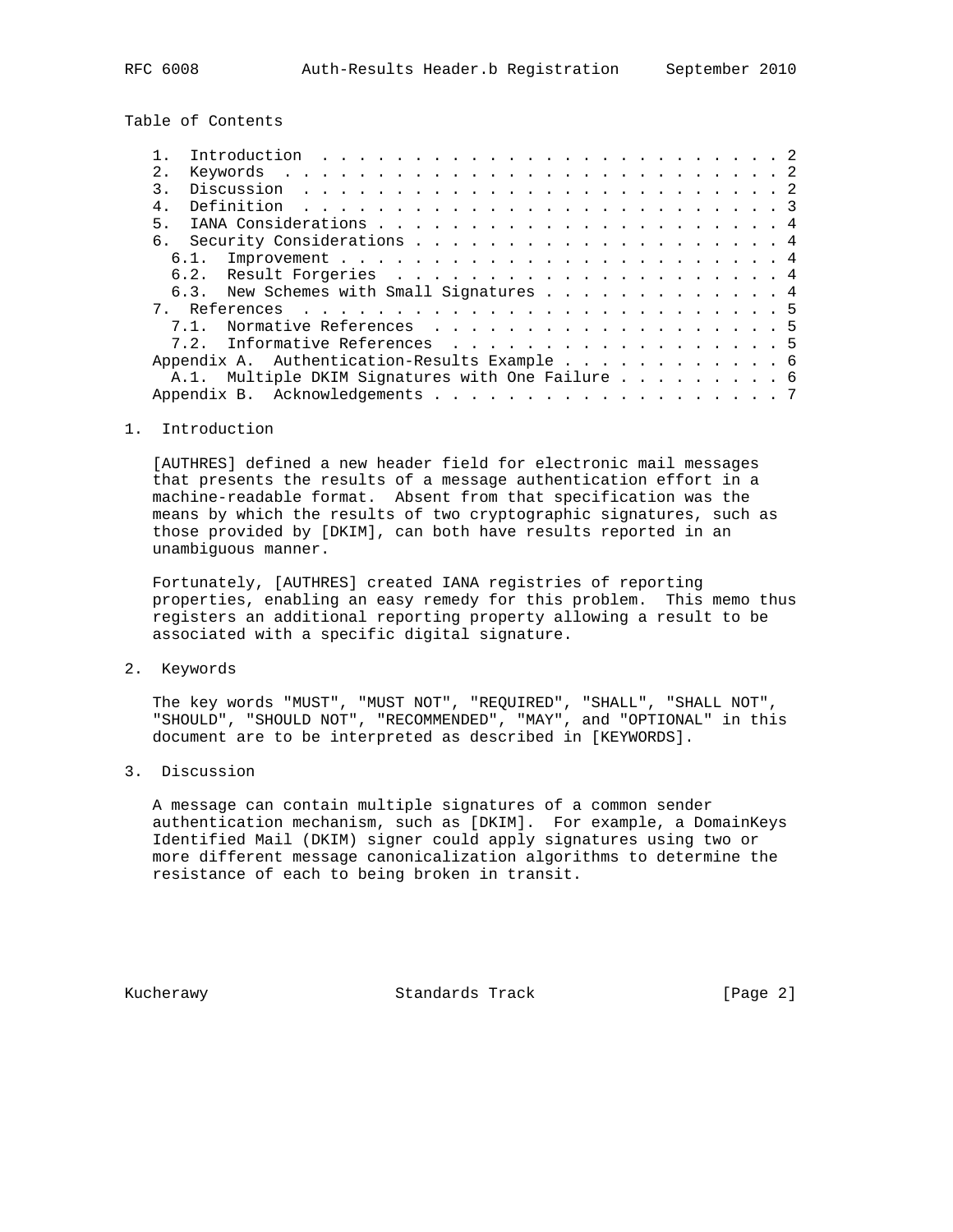By applying supported "ptype.property" combinations (cf. the ABNF in [AUTHRES]), a result can be associated with a given signature provided the signatures are all unique within one of the registered values (e.g., all of them had unique "header.d" or "header.i" values). This is not guaranteed, however; a single signing agent might have practical reasons for affixing multiple signatures with the same "d=" values while varying other signature parameters. This means one could get a "dkim=pass" and "dkim=fail" result simultaneously on verification, which is clearly ambiguous.

 It is thus necessary either to create or to identify a signature attribute guaranteed to be unique, such that it is possible to unambiguously associate a result with the signature to which it refers.

 Collisions during general use of SHA1 and SHA256 are uncommon (see [HASH-ATTACKS]), and RSA key signing mechanisms are resilient to producing common substrings. Thus, the actual digital signature for a cryptographic signing of the message is an ideal property for such a unique identification. It is not, however, necessary to include the entire digital signature in an [AUTHRES] header field just to identify which result goes with which signature; since the signatures will almost always be substantially different, it is anticipated that only the first several bytes of a signature will be needed for disambiguating results.

## 4. Definition

 This memo adds the "header.b" reporting item to the IANA "Email Authentication Methods" registry created upon publication of [AUTHRES]. The value associated with this item in the header field MUST be at least the first eight characters of the digital signature (the "b=" tag from a DKIM-Signature) for which a result is being relayed, and MUST be long enough to be unique among the results being reported. Where the total length of the digital signature is fewer than eight characters, the entire signature MUST be included. Matching of the value of this item against the signature itself MUST be case-sensitive.

 If an evaluating agent observes that, despite the use of this disambiguating tag, unequal authentication results are offered about the same signature from the same trusted authserv-id, that agent SHOULD ignore all such results.

Kucherawy Standards Track [Page 3]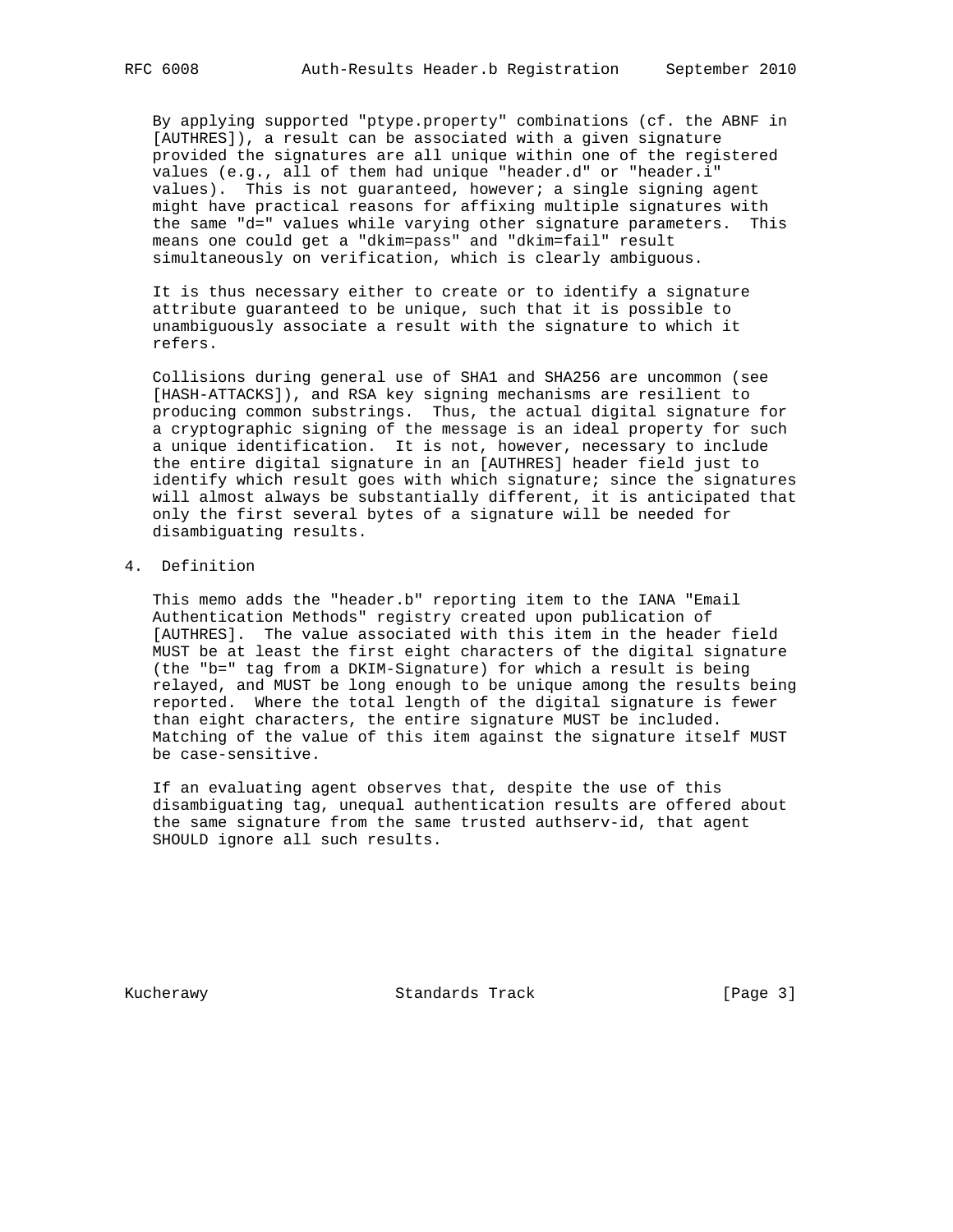## 5. IANA Considerations

 Per [IANA-CONSID], the following item is added to the "Email Authentication Methods" registry:

| Method | Defined   ptype   property |        |     | value                                               |
|--------|----------------------------|--------|-----|-----------------------------------------------------|
| dkim   | RFC4871                    | header | l b | full or partial<br>value of<br>signature "b"<br>tag |

#### 6. Security Considerations

 [AUTHRES] discussed general security considerations regarding the use of this header field. The following new security considerations apply when adding or processing this new ptype/property combination:

### 6.1. Improvement

 Rather than introducing a new security issue, this can be seen to fix a security weakness of the original specification: Useful information can now be obtained from results that could previously have been ambiguous and thus obscured or, worse, misinterpreted.

### 6.2. Result Forgeries

 An attacker could copy a valid signature and add it to a message in transit, modifying some portion of it. This could cause two results to be provided for the same "header.b" value even if the entire "b=" string is used in an attempt to differentiate the results. This attack could cause an ambiguous result to be relayed and possibly neutralize any benefit given to a "pass" result that would have otherwise occurred, possibly impacting the delivery of valid messages.

 It is worth noting, however, that a false negative ("fail") can be generated in this way, but it is extremely difficult to create a false positive ("pass") through such an attack. Thus, a cautious implementation could discard the false negative in that instance.

#### 6.3. New Schemes with Small Signatures

 Should a new signing scheme be introduced with a signature whose length is less than eight characters, Section 4 specifies that the entire signature must be used. The obvious concern in such a case

Kucherawy Standards Track [Page 4]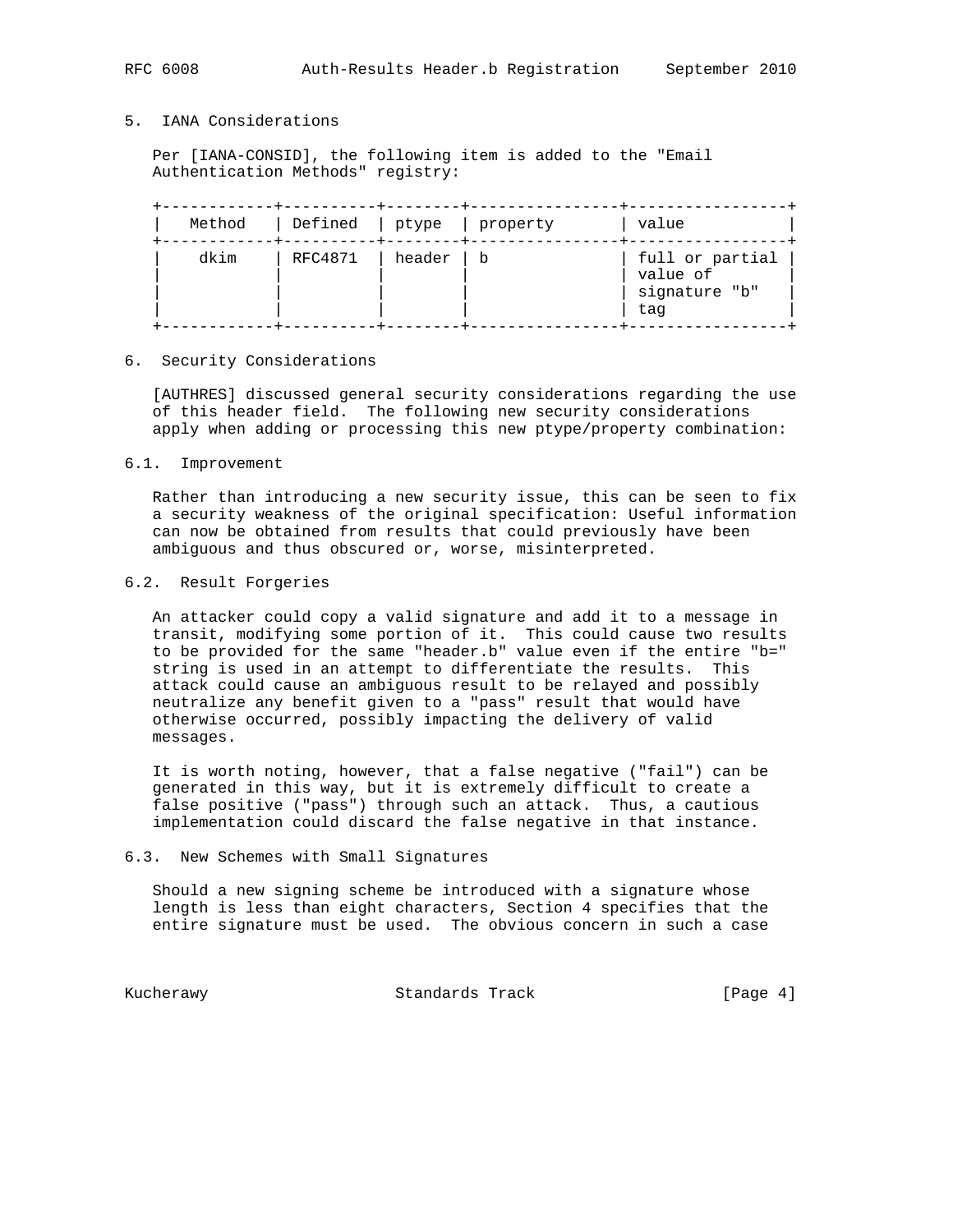would be that the signature scheme is itself prone to collisions, making the value reported by this field not useful. In such cases, the risk is created by the likelihood of collisions and not by this mechanism; furthermore, Section 4 recommends the results be ignored if that were to occur, preventing the application of an ambiguous result.

- 7. References
- 7.1. Normative References
	- [AUTHRES] Kucherawy, M., "Message Header Field for Indicating Message Authentication Status", RFC 5451, April 2009.
	- [DKIM] Allman, E., Callas, J., Delany, M., Libbey, M., Fenton, J., and M. Thomas, "DomainKeys Identified Mail (DKIM) Signatures", RFC 4871, May 2007.
	- [KEYWORDS] Bradner, S., "Key words for use in RFCs to Indicate Requirement Levels", BCP 14, RFC 2119, March 1997.
- 7.2. Informative References
	- [HASH-ATTACKS] Hoffman, P. and B. Schneier, "Attacks on Cryptographic Hashes in Internet Protocols", RFC 4270, November 2005.
	- [IANA-CONSID] Narten, T. and H. Alvestrand, "Guidelines for Writing an IANA Considerations Section in RFCs", BCP 26, RFC 5226, May 2008.

Kucherawy Standards Track [Page 5]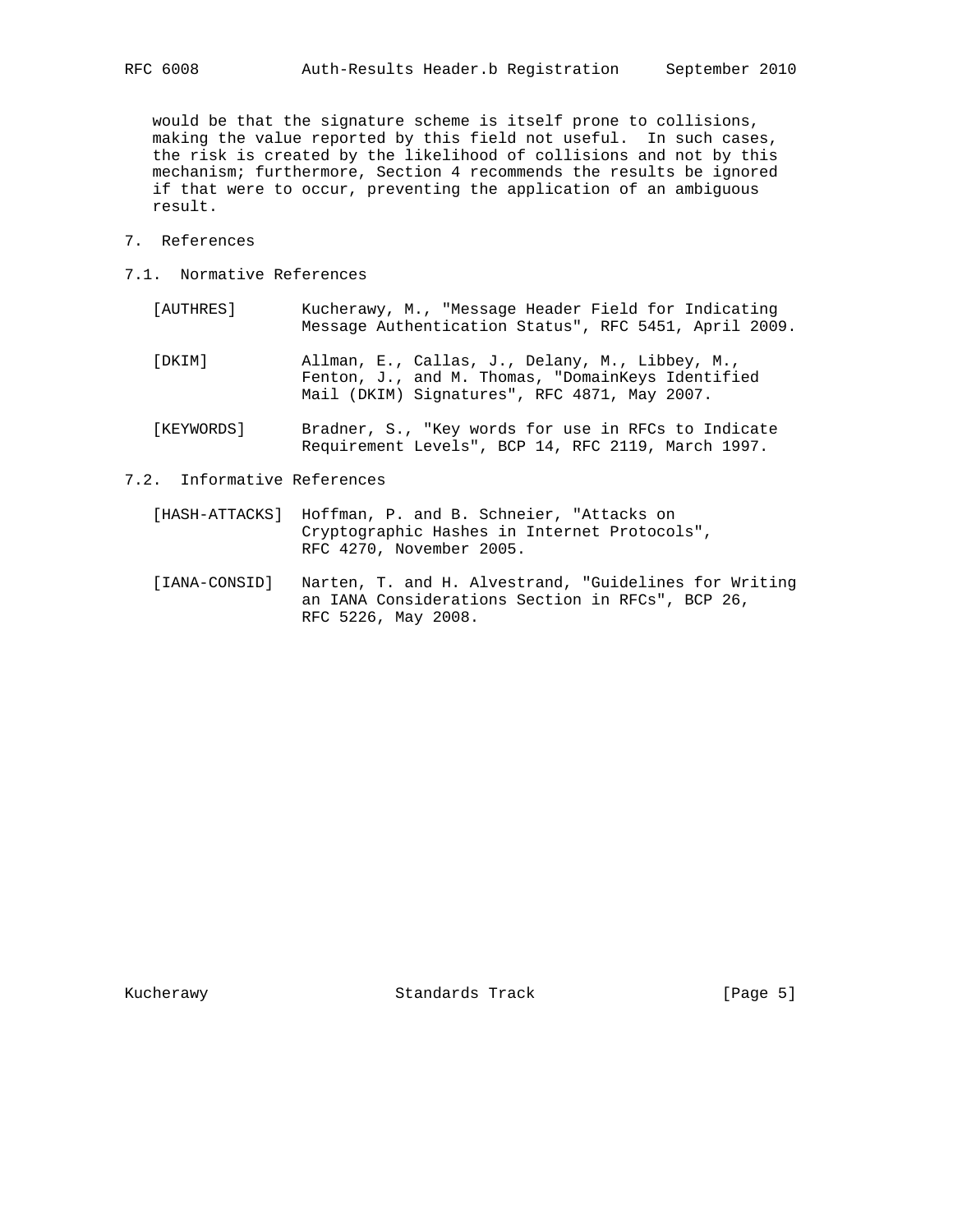Appendix A. Authentication-Results Example

 This section presents an example of the use of this new item header field to indicate unambiguous authentication results.

### A.1. Multiple DKIM Signatures with One Failure

 A message that had two DKIM signatures applied by the same domain, one of which failed:

 Authentication-Results: mail-router.example.net; dkim=pass (good signature) header.d=newyork.example.com header.b=oINEO8hg; dkim=fail (bad signature) header.d=newyork.example.com header.b=EToRSuvU Received: from newyork.example.com (newyork.example.com [192.0.2.250]) by mail-router.example.net (8.11.6/8.11.6) for <recipient@example.net> with ESMTP id i7PK0sH7021929; Fri, Feb 15 2002 17:19:22 -0800 DKIM-Signature: v=1; a=rsa-sha256; s=rashani; d=newyork.example.com; t=1188964191; c=relaxed/simple; h=From:Date:To:Message-Id:Subject; bh=sEu28nfs9fuZGD/pSr7ANysbY3jtdaQ3Xv9xPQtS0m7=; b=oINEO8hgn/gnunsg ... 9n9ODSNFSDij3= DKIM-Signature: v=1; a=rsa-sha256; s=rashani; d=newyork.example.com; t=1188964191; c=simple/simple; h=From:Date:To:Message-Id:Subject; bh=sEu28nfs9fuZGD/pSr7ANysbY3jtdaQ3Xv9xPQtS0m7=; b=EToRSuvUfQVP3Bkz ... rTB0t0gYnBVCM= From: sender@newyork.example.com Date: Fri, Feb 15 2002 16:54:30 -0800 To: meetings@example.net Message-Id: <12345.abc@newyork.example.com> Subject: here's a sample

 Example 1: Header field reporting results from multiple signatures added at initial signing

 Here we see an example of a message that was signed twice by the author's ADministrative Management Domain (ADMD). One signature used "relaxed" header canonicalization, and the other used "simple" header canonicalization; both used "simple" body canonicalization.

Kucherawy Standards Track [Page 6]